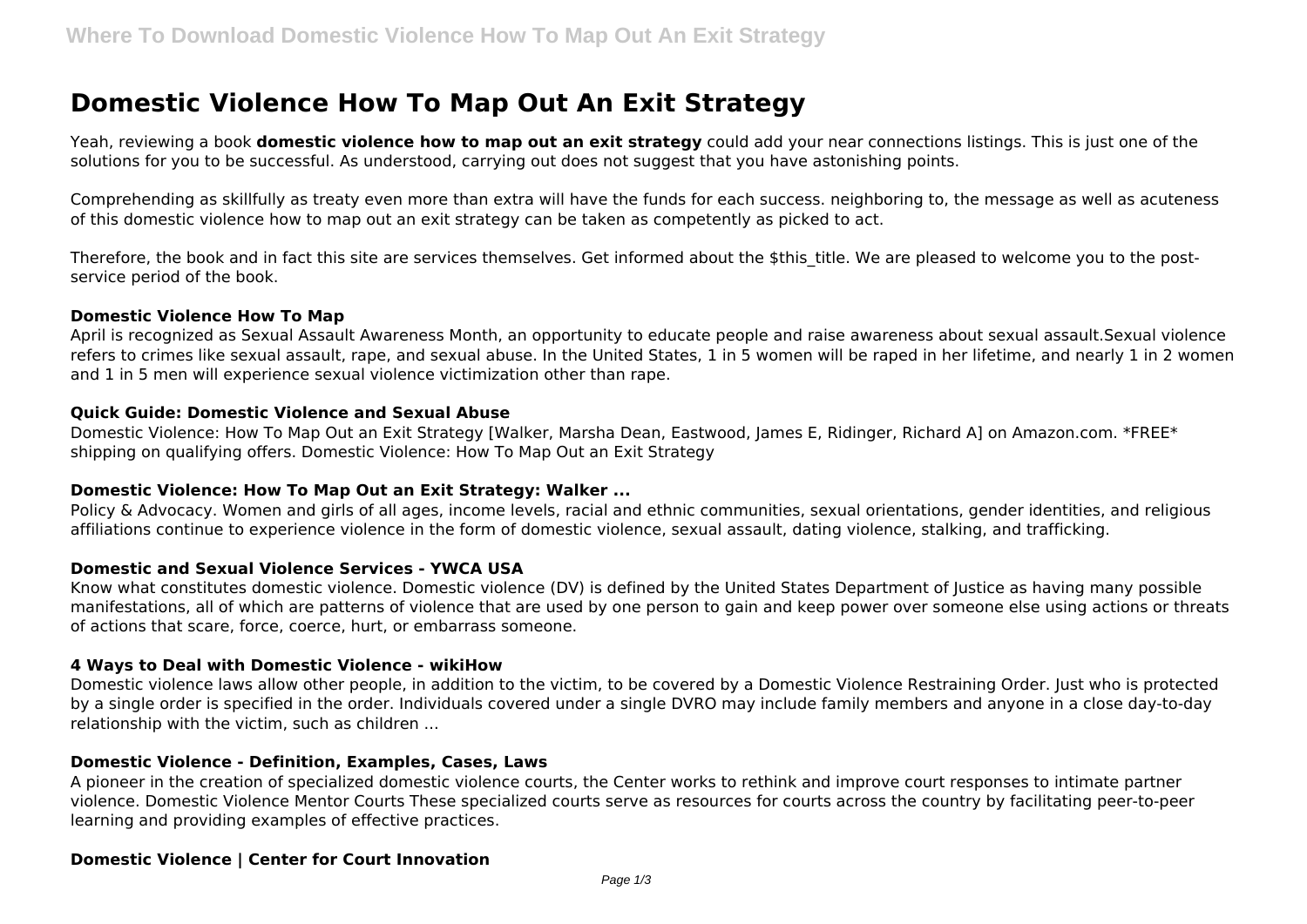immigration relief related to domestic violence and in resolving landlord-tenant disputes. For formal legal proceedings, the docu-mentation needs to be strong enough to be admissible in a court of law.2 Typically, the only third-party evidence available to victims of domestic violence is police reports, but these can vary in quality and ...

## **Documenting Domestic Violence: How Health Care Providers ...**

The presence of a gun in a domestic violence situation increases the risk of homicide by 500%. 10 Intimate partner violence accounts for 15% of all violent crime. 2 Women between the ages of 18-24 are most commonly abused by an intimate partner. 2

# **Statistics - National Coalition Against Domestic Violence**

You can find criminal domestic violence laws in the California Penal Code, like Penal Code section 273.5, Penal Code section 243(e)(1), and others. Domestic Violence Restraining Orders. A domestic violence restraining order is a court order that helps protect people from abuse or threats of abuse from someone they have a close relationship with.

## **Domestic Violence - dv\_abuse\_selfhelp**

HHSC advises victims of family violence to call the 24-Hour National Domestic Violence Hotline at 800-799-SAFE (7233) or TDD 800-787-3224. If you are in an emergency and need help right away from the local police department, call 9-1-1. The Family Violence Program can be contacted by email at familyviolence2@hhsc.state.tx.us.

# **Family Violence Program | Texas Health and Human Services**

If you recognize these signs of domestic violence and suspect that you or someone you know is in an abusive relationship, you are not alone; there is help in your community. Johane's Story As a social worker who referred many domestic violence survivors to resources like Safe Horizon's hotline, Johane used this trick to make the call for help ...

## **Safe Horizon | Domestic Violence**

Domestic Violence Facts In India. Domestic violence and abuse in India is not just a problem of the lower and middle classes. It is very prevalent even among prominent and famous people too. But, there is hope for women as there are strong laws against domestic violence and abuse in India. Domestic violence Indian kanoon gives a lot of power to ...

# **How To Find Domestic Violence Counselling, Helplines And ...**

Nearly three out of four survivors of domestic violence stay with their partner or return to them, sometimes for years, due to financial struggles, per a 2018 survey by the Institute of Women's ...

# **How to Advocate for Victims and Survivors of Domestic ...**

Domestic violence, social and legal concept that, in the broadest sense, refers to any abuse—including physical, emotional, sexual, or financial—between intimate partners, often living in the same household. The term is often used specifically to designate physical assaults upon women by their male partners, but, though rarer, the victim may be a male abused by his female partner, and the ...

# **Domestic violence | social and legal concept | Britannica**

While domestic violence has certain similarities to other forms of family violence—such as child abuse, child-to-parent violence, sibling violence or elder abuse—it has certain unique characteristics that make it distinct. Domestic violence distorts what is supposed to be a partner-ship based on